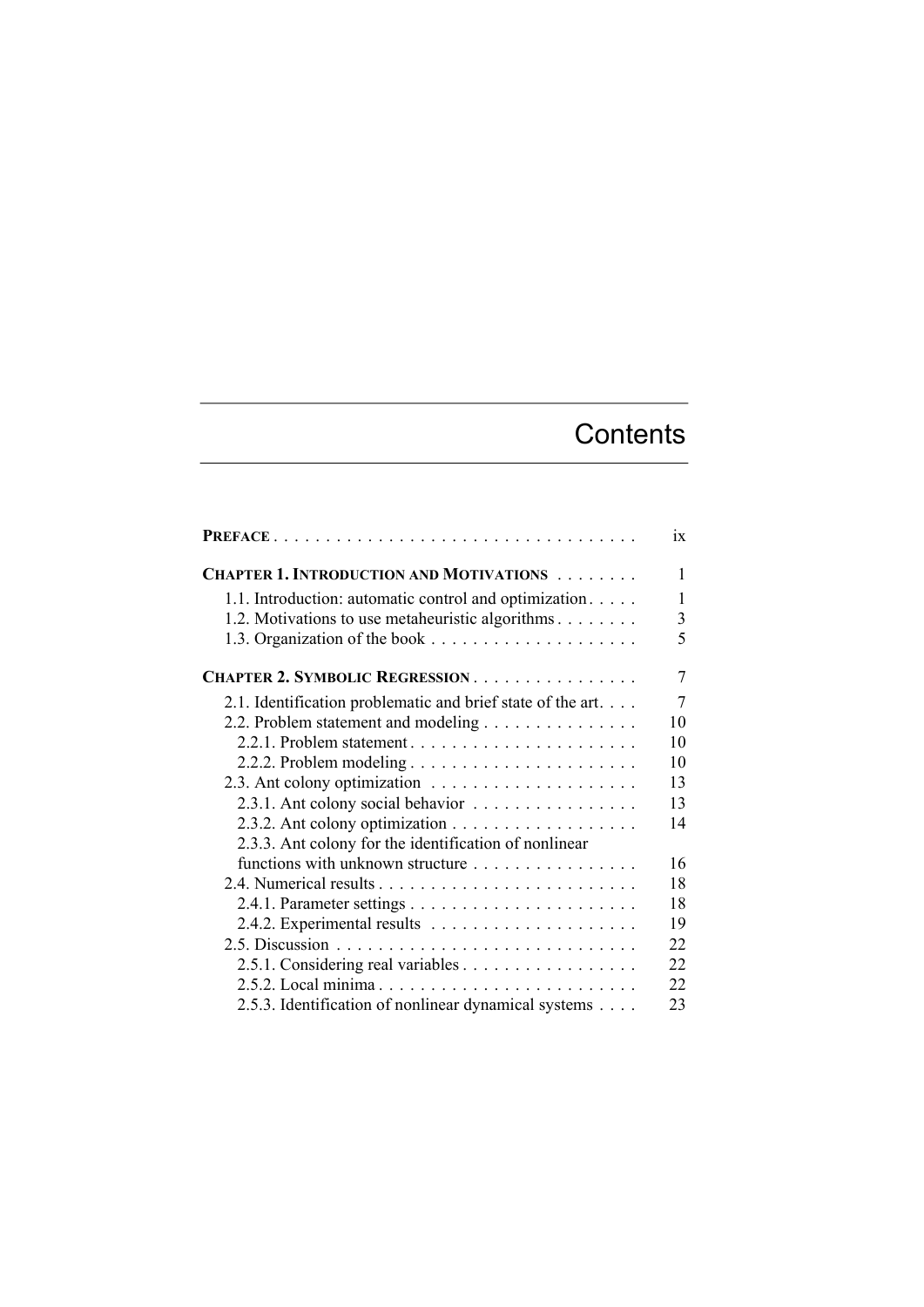| 2.6. A note on genetic algorithms for symbolic                 |    |
|----------------------------------------------------------------|----|
|                                                                | 23 |
|                                                                | 25 |
| <b>CHAPTER 3. PID DESIGN USING PARTICLE SWARM</b>              |    |
|                                                                | 27 |
|                                                                | 27 |
| 3.2. Controller tuning: a hard optimization problem            | 29 |
|                                                                | 29 |
| 3.2.2. Expressions of time domain specifications               | 30 |
| 3.2.3. Expressions of frequency domain specifications          | 32 |
| 3.2.4. Analysis of the optimization problem.                   | 35 |
| 3.3. Particle swarm optimization implementation                | 35 |
|                                                                | 37 |
| 3.4.1. Case study: magnetic levitation                         | 37 |
| 3.4.2. Time response optimization                              | 39 |
| 3.4.3. Time response optimization with penalization            |    |
|                                                                | 41 |
| 3.4.4. Time response optimization with penalization on         |    |
| the control input and constraint on module margin $\dots$ .    | 42 |
| 3.5. PID multiobjective optimization                           | 43 |
|                                                                | 48 |
| CHAPTER 4. TUNING AND OPTIMIZATION OF $\mathbf{H}_{\infty}$    |    |
| CONTROL LAWS                                                   | 51 |
|                                                                | 51 |
|                                                                | 54 |
|                                                                | 54 |
| 4.2.2. Tuning the filters as an optimization problem           | 57 |
| 4.2.3. Reduced-order $H_{\infty}$ synthesis.                   | 58 |
| 4.3. Application to the control of a pendulum in the           |    |
|                                                                | 60 |
| 4.3.1. Case study                                              | 60 |
|                                                                | 64 |
| 4.3.3. Optimization of the parameters of the filters           | 66 |
| 4.3.4. Reduced-order H <sub>∞</sub> synthesis: one DOF case.   | 70 |
| 4.3.5. Reduced-order H <sub>∞</sub> synthesis: three DOF case. | 71 |
|                                                                | 76 |